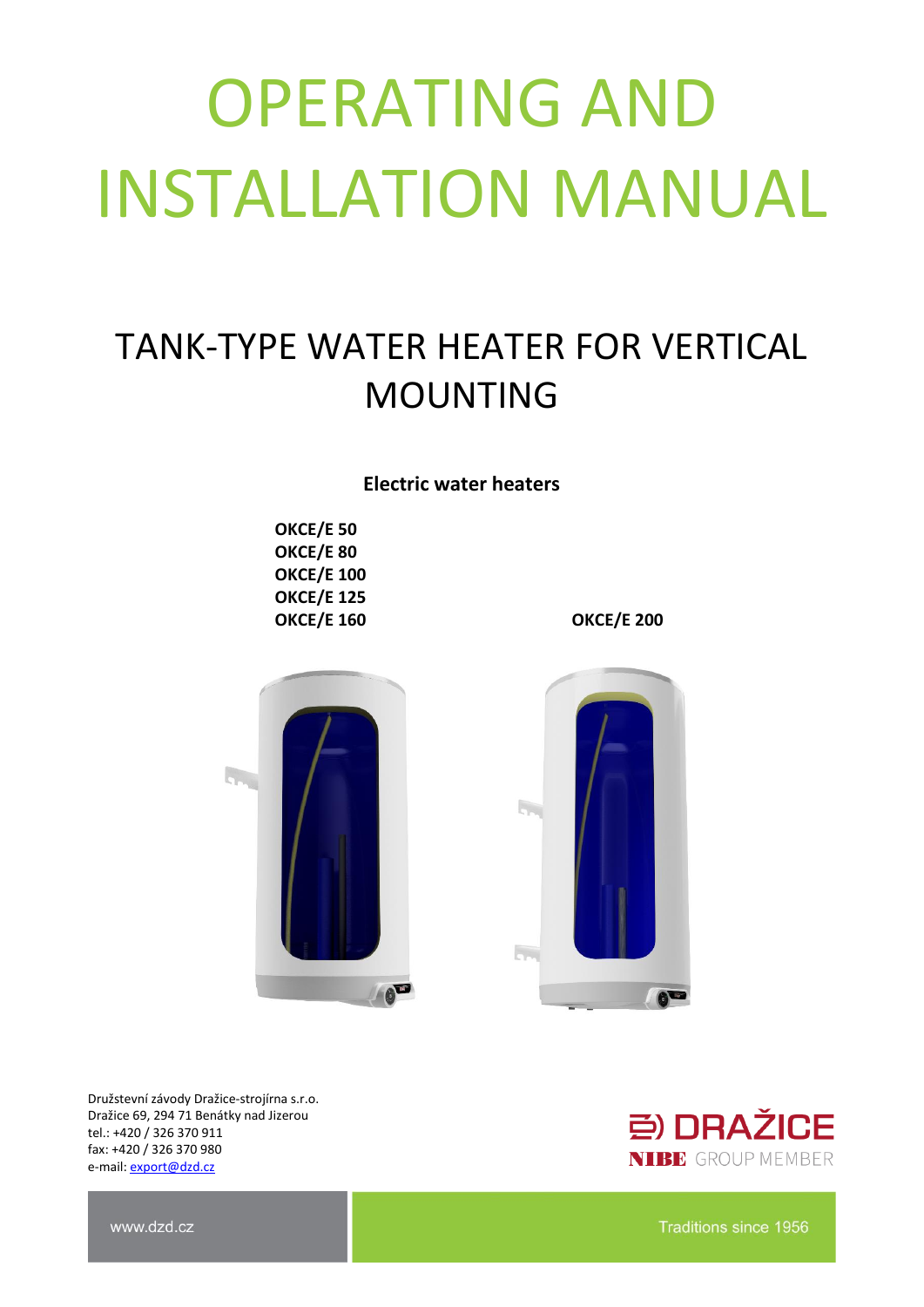## **CONTENTS**

| $\mathbf{1}$   |       |       |  |  |  |
|----------------|-------|-------|--|--|--|
|                | 1.1   |       |  |  |  |
|                | 1.2   |       |  |  |  |
|                |       | 1.2.1 |  |  |  |
|                |       | 1.2.2 |  |  |  |
|                |       | 1.2.3 |  |  |  |
|                | 1.3   |       |  |  |  |
| $\overline{2}$ |       |       |  |  |  |
|                | 2.1   |       |  |  |  |
|                | 2.2   |       |  |  |  |
|                | 2.3   |       |  |  |  |
|                | 2.4   |       |  |  |  |
|                | 2.4.1 |       |  |  |  |
|                | 2.5   |       |  |  |  |
|                | 2.6   |       |  |  |  |
|                | 2.7   |       |  |  |  |
|                | 2.8   |       |  |  |  |
|                | 2.9   |       |  |  |  |
| 3              |       |       |  |  |  |
|                | 3.1   |       |  |  |  |
|                |       | 3.1.1 |  |  |  |
| 4              |       |       |  |  |  |
|                | 4.1   |       |  |  |  |
|                | 4.2   |       |  |  |  |
|                | 4.3   |       |  |  |  |
| 5              |       |       |  |  |  |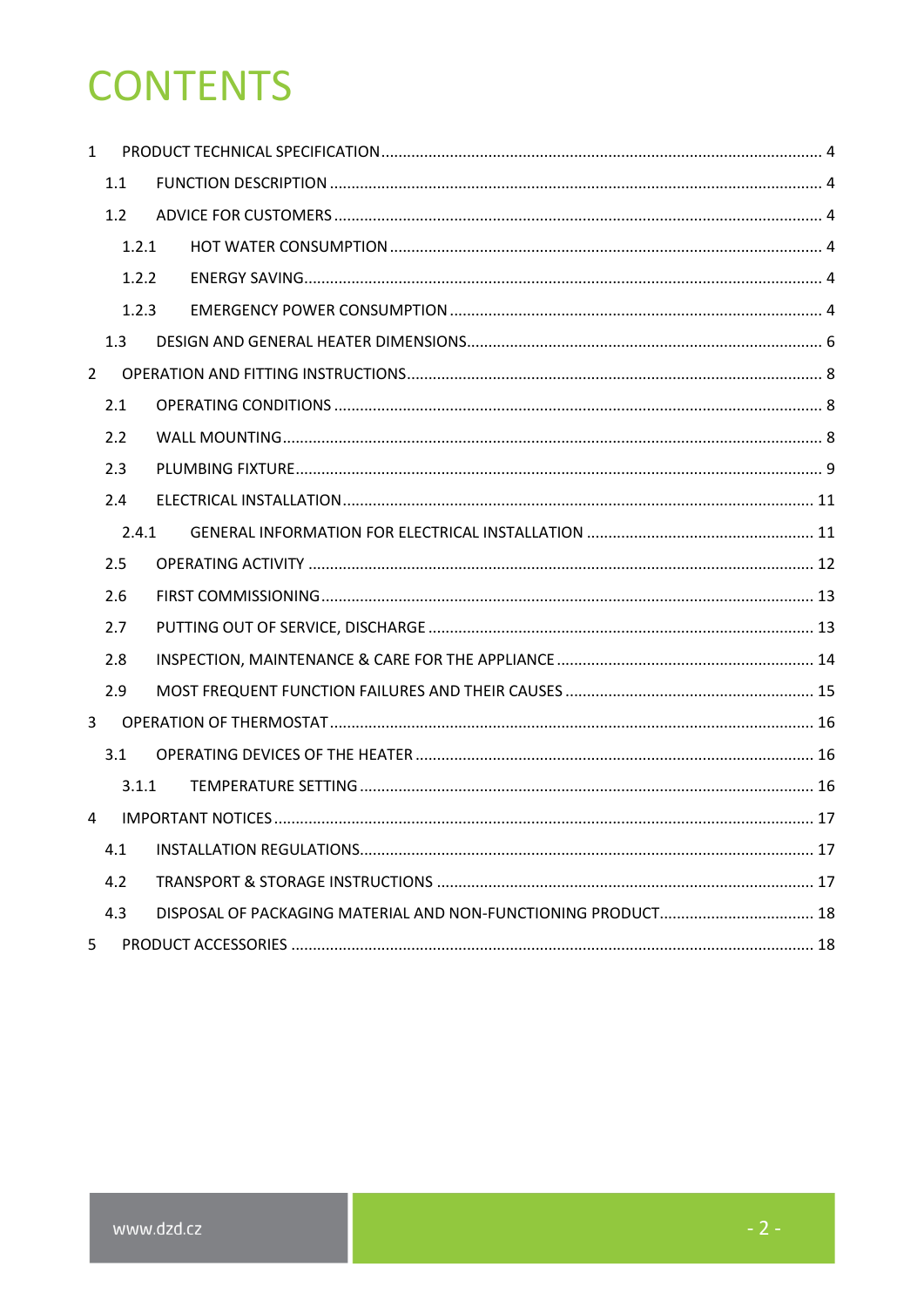### **CAREFULLY READ THIS MANUAL BEFORE INSTALLING THE WATER HEATER!**

Dear Customer,

Družstevní závody Dražice - strojírna s.r.o., would like to thank you for your decision to use a product of our brand. With this guide, we will introduce you to the use, construction, maintenance and other information on electrical water heaters.



The product is not intended to be controlled by

- a) people (including children) with reduced physical, sensual or mental capacities, or
- b) people with insufficient knowledge and experiences unless supervised by responsible person, or unless properly instructed by such responsible person.

The manufacturer reserves the right for engineering modification of the product. The product is designed for permanent contact with drinkable water.

It is recommended to use the product in indoor environment with air temperatures from +2 °C to +45 °C and a relative humidity up to 80 %.

Product's reliability and safety is proven by tests implemented by the Engineering Test Institute in Brno.

Made in the Czech Republic.

**Meaning of pictograms used in the Manual**



**Important information for heater users.**



**Abiding by the recommendations of the manufacturer serves to ensure trouble-free operation and the long service life of the product.**



**Caution! Important notice to be observed.**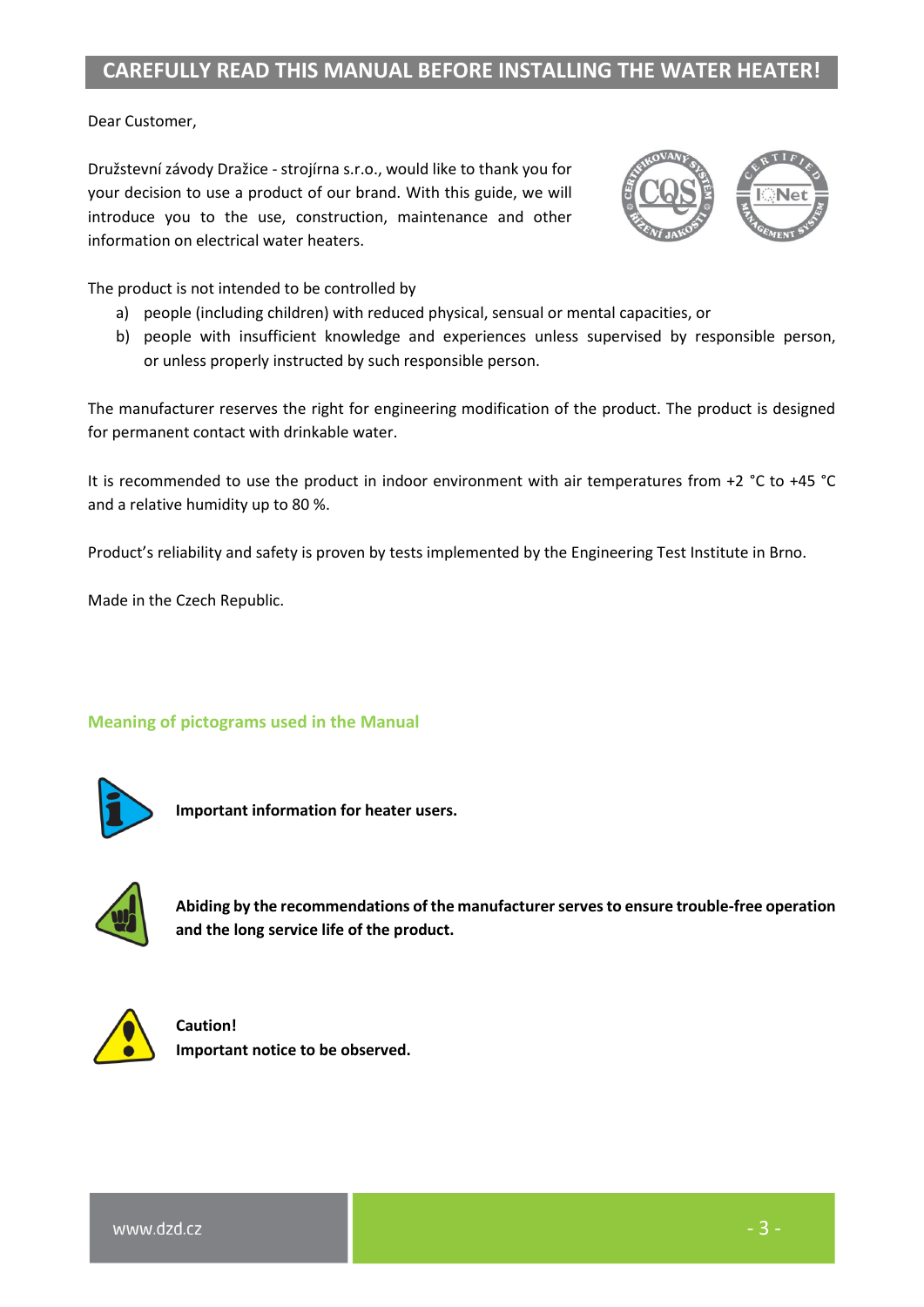## <span id="page-3-0"></span>1 PRODUCT TECHNICAL SPECIFICATION

## <span id="page-3-1"></span>1.1 FUNCTION DESCRIPTION

Tank type water heater (the heater hereinafter) is designed for the accumulation heating of service water by electric energy. Water is heated by an electric element in an enameled thermally insulated tank at the time defined by the power supplier. The element is at the time of heating controlled by a thermostat the temperature of which can be adjusted continuously (within the range between **0 °C** and **77 °C**). Once the selected temperature is reached, heating interrupts automatically. Water accumulated in the tank is then used for consumption. The tank keeps constant pressure of water from the water main. If the combination faucet hot water valve is opened, water from the water supply conduit pressed out by cold water pressure flows out of the heater. Hot water flows out through the top part, and water flowing in remains in the bottom part of the heater. Pressure principle allows hot water withdrawal at any place from the heater.

## <span id="page-3-2"></span>1.2 ADVICE FOR CUSTOMERS

#### <span id="page-3-3"></span>1.2.1 HOT WATER CONSUMPTION



Consumption of hot water in households depends on the number of people, amount of sanitary equipment, length, diameter and insulation of piping in the flat, or on individual habits of users. The cheapest option of water heating comes at the time when the electricity rate is reduced.



Find out in what time intervals your electricity supplier provides reduced tariff and, depending on that information, select relevant volume and power input of the heater so that your hot water consumption covered the needs of your household.

#### <span id="page-3-4"></span>1.2.2 ENERGY SAVING



The heater is insulated with quality polyurethane Freon free foam. Set the temperature of the heater's thermostat to that level only that you need to run your home. Thus you will reduce electricity consumption, as well as the amount of lime sediments on the walls of the receptacle and on the electric body.

#### <span id="page-3-5"></span>1.2.3 EMERGENCY POWER CONSUMPTION



According to current legislation, the standby consumption is stated in the value of annual consumption of electric energy (kWh), which is measured according to the corresponding load profile and calculated according to the formulas and requirements of EU Regulation No. 812/2013.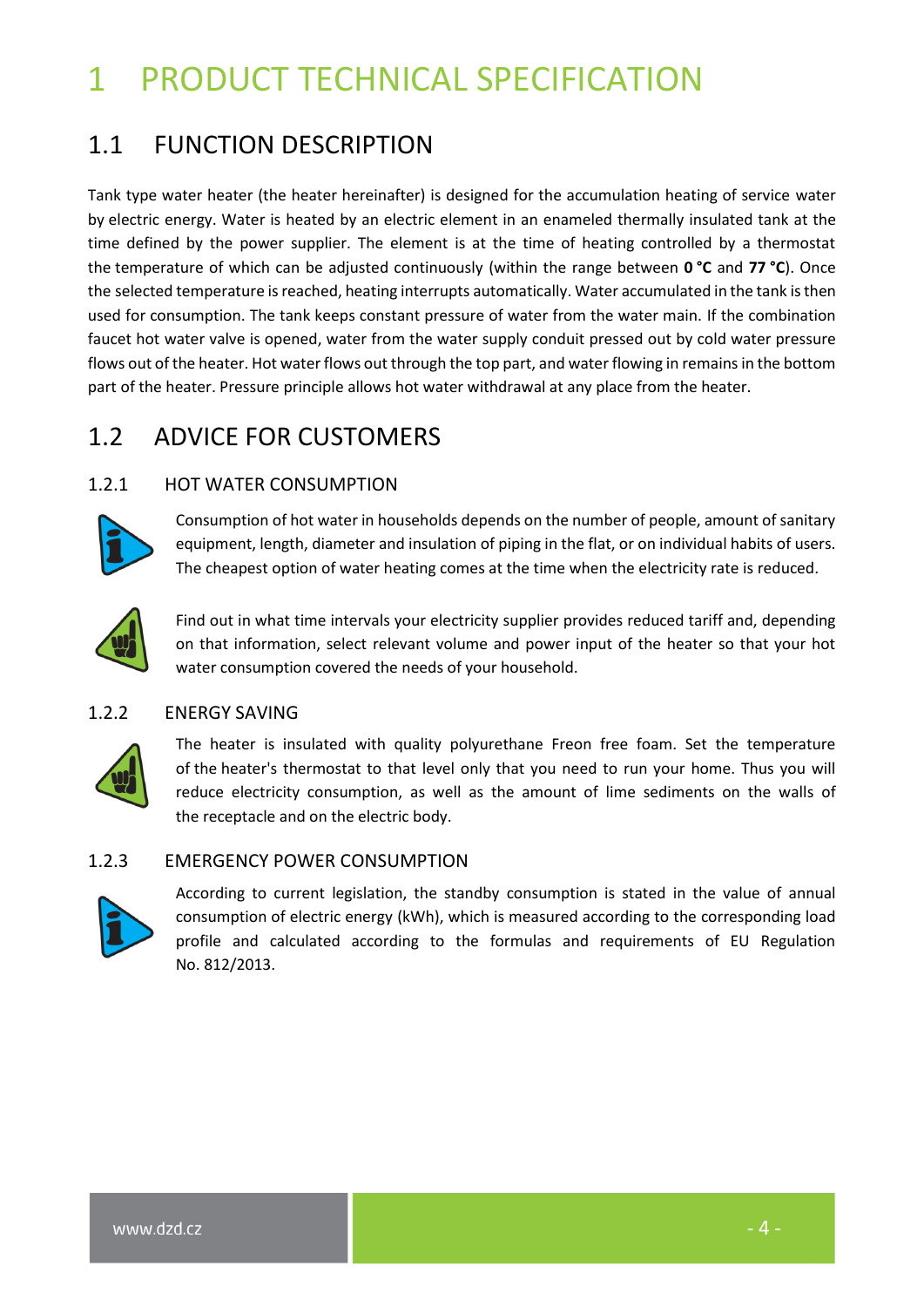| <b>TYPE</b>                                                       |              | OKCE/E<br>50       | OKCE/E<br>80 | OKCE/E<br>100 | OKCE/E<br>125 | OKCE/E<br>160 | OKCE/E<br>200 |
|-------------------------------------------------------------------|--------------|--------------------|--------------|---------------|---------------|---------------|---------------|
| <b>VOLUME</b>                                                     | $\mathsf{I}$ | 49                 | 75           | 97            | 122           | 149           | 199           |
| <b>MAX OPERATING</b><br><b>OVERPRESSURE</b><br><b>IN THE TANK</b> | bar          | 6                  |              |               |               |               |               |
| <b>ELECTRICAL</b><br><b>CONNECTION</b>                            |              | 1/N/PE ~ 230V/50Hz |              |               |               |               |               |
| <b>RECOMMENDED</b><br><b>BREAKER</b>                              |              | 16 A               |              |               |               |               |               |
| <b>INPUT</b>                                                      | W            | 2200               |              |               |               |               |               |
| <b>EL. PROTECTION</b>                                             |              | IP 44              |              |               |               |               |               |
| <b>MAX TEMPERATURE TV</b>                                         | $^{\circ}$ C | 80                 |              |               |               |               |               |
| <b>RECOMMENDED HOT</b><br><b>WATER (HW)</b><br><b>TEMPERATURE</b> | $^{\circ}$ C | 60                 |              |               |               |               |               |
| <b>HEIGHT OF THE</b><br><b>HEATER</b>                             | mm           | 585                | 757          | 902           | 1067          | 1255          | 1300          |
| <b>HEATER DIAMETER</b>                                            | mm           | 524                | 524          | 524           | 524           | 524           | 584           |
| <b>MAX WEIGHT OF THE</b><br><b>HEATER WITHOUT</b><br><b>WATER</b> | kg           | 28                 | 32           | 39            | 43            | 49            | 66            |
| <b>TIME OF EL. HEATING</b><br><b>FROM 10 °C TO 60 °C</b>          | hrs          | 1.3                | 2.0          | 2.6           | 3.2           | 3.9           | 5.3           |
| <b>MIXED WATER V40</b>                                            | $\mathbf{I}$ | 80.84              | 138.70       | 165.41        | 231.10        | 242.83        | 331.26        |
| <b>LOAD PROFILE</b>                                               |              | M                  | M            | M             | M             | L             | XL            |
| <b>ENERGY EFFICIENCY</b><br><b>CLASS</b>                          |              | $\mathsf C$        | $\mathsf C$  | $\mathsf C$   | $\mathsf{C}$  | $\mathsf C$   | С             |
| <b>ENERGY EFFICIENCY</b>                                          | $\%$         | 38                 | 38           | 38            | 36            | 39            | 38            |
| <b>ANNUAL</b><br><b>CONSUMPTION OF</b><br><b>ELECTRIC ENERGY</b>  | kWh          | 1365               | 1342         | 1362          | 1409          | 2622          | 4403          |

**Table 1**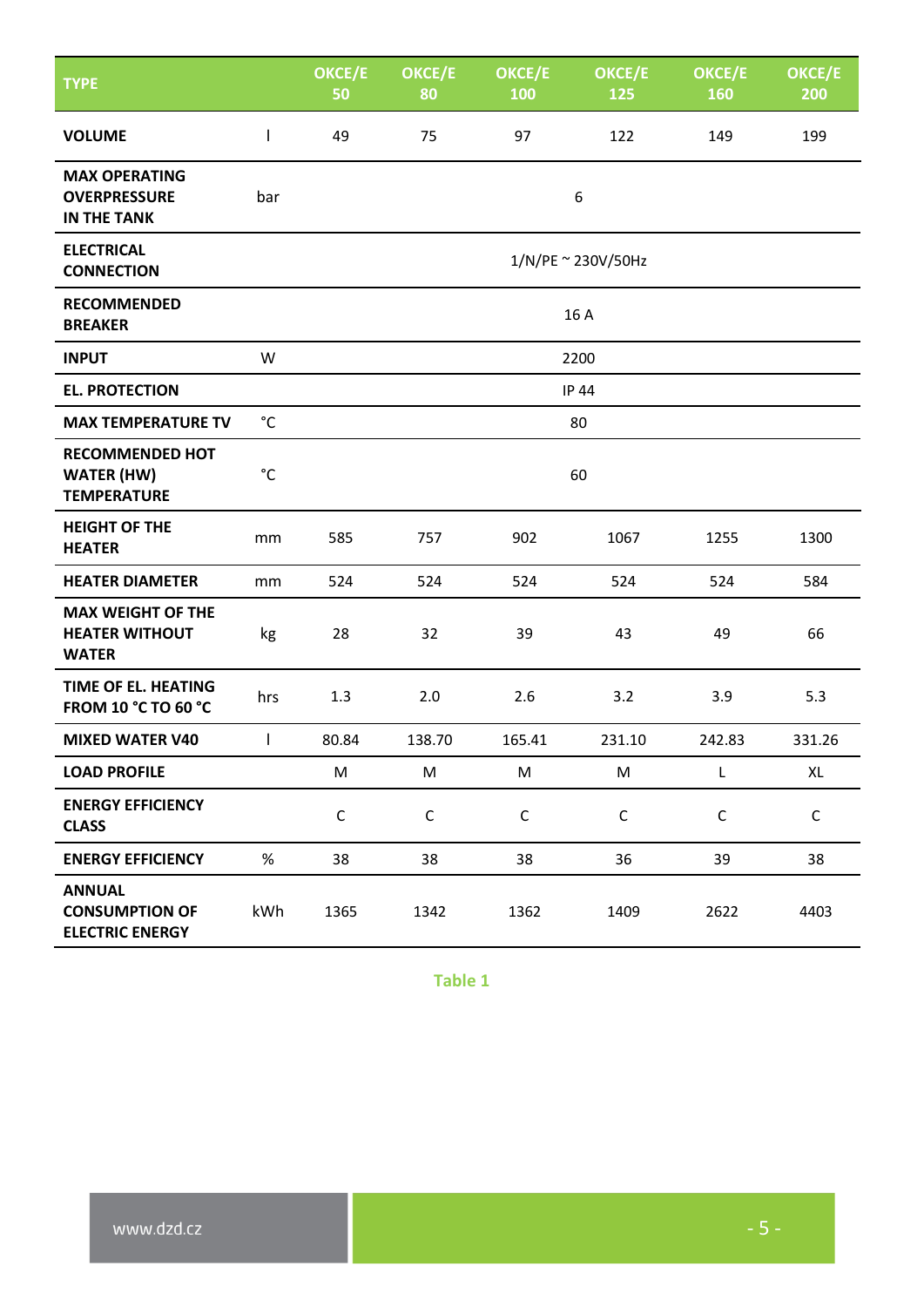### <span id="page-5-0"></span>1.3 DESIGN AND GENERAL HEATER DIMENSIONS

The heater tanks are made of a steel plate and tested by 1.5 multiple of the operating pressure values. The inside of the receptacle is enameled. A flange is welded onto the bottom of the tank with a flange lid screwed to it. A sealing ring is inserted between the flange lid and the flange. Thermowells for placing a heating element, thermostat sensors and safety fuses are located in the flange lid. An anode rod is mounted onto the M8 nut. Electric wiring is placed underneath the plastic removable cover. Description of basic parts of the heater - [Figure 1.](#page-5-1) Heater dimensions - [Figure 2](#page-6-0) and [Table 2.](#page-6-1)



**Figure 1**

- <span id="page-5-1"></span>1. Heating element well
- 2. Ceramic heating element 2200 W
- 3. Digital temperature indicator
- 4. Service thermostat with external control and safety pipe
- 5. Electric installation cover
- 6. Cold water supply pipe
- 7. Thermowell
- 8. Hot water withdrawal pipe
- 9. Mg anode
- 10. Enamelled steel receptacle
- 11. Polyurethane insulation
- 12. Heater shell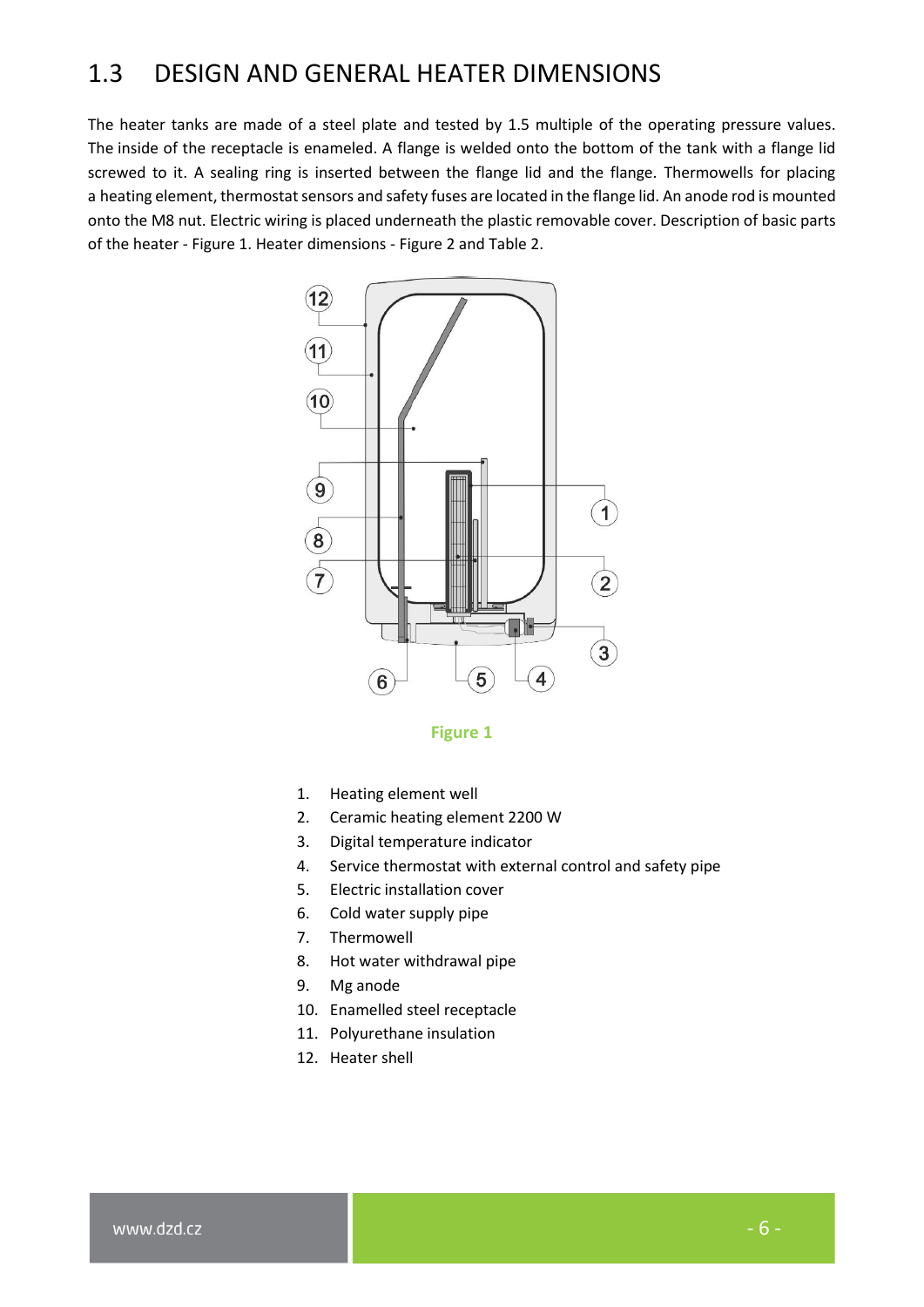#### **OKCE/E 50, OKCE/E 80, OKCE/E 100, OKCE/E 125, OKCE/E 160, OKCE/E 200**







Upper hinge 50-160 l 2 anchoring screws



#### **Figure 2**

<span id="page-6-0"></span>

| $\bigcirc$   | 3/4" outer   |              |               |               |                      |               |
|--------------|--------------|--------------|---------------|---------------|----------------------|---------------|
|              | OKCE/E<br>50 | OKCE/E<br>80 | OKCE/E<br>100 | OKCE/E<br>125 | OKCE/E<br><b>160</b> | OKCE/E<br>200 |
| A            | 585          | 757          | 902           | 1067          | 1255                 | 1300          |
| B            | 562          | 562          | 562           | 562           | 562                  | 617           |
| $\mathsf{C}$ | 14           | 14           | 14            | 14            | 14                   | 14            |
| D            | 524          | 524          | 524           | 524           | 524                  | 584           |
| E            | 440          | 605          | 725           | 760           | 1000                 | 806           |
| F            | 369          | 508          | 654           | 682           | 925                  | 600           |
| н            | 135          | 142          | 167           | 297           | 245                  | 480           |
| К            | 116          | 116          | 116           | 116           | 116                  | 116           |
| R            | 450          | 450          | 450           | 450           | 450                  | 450           |

<span id="page-6-1"></span>**Table 2**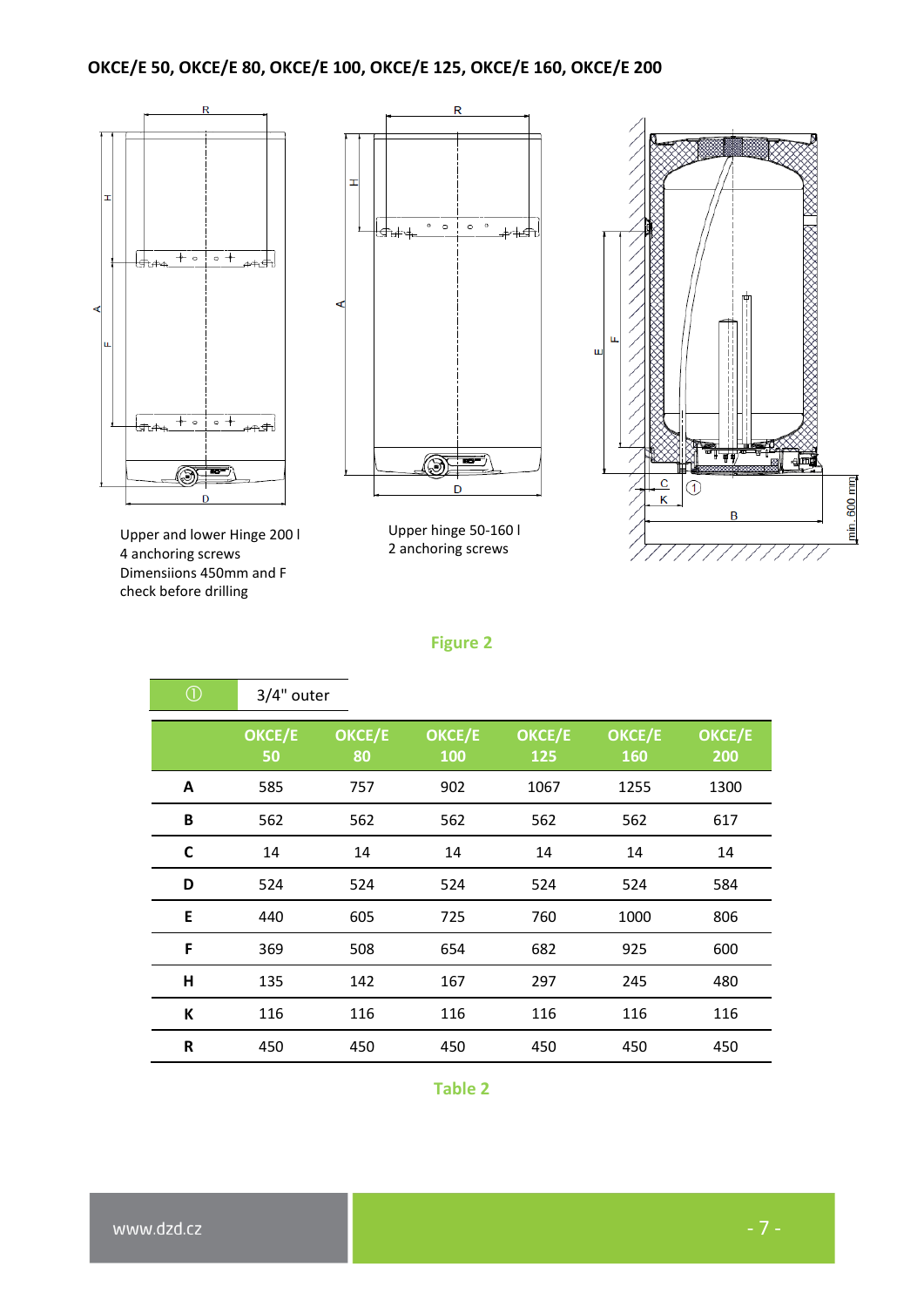## <span id="page-7-0"></span>2 OPERATION AND FITTING INSTRUCTIONS

### <span id="page-7-1"></span>2.1 OPERATING CONDITIONS



The tank shall only be used in accordance with the conditions specified on the power plate and in instructions for electric wiring. Besides legally acknowledged national regulations and standards, also conditions for connection defined in local electric and water works have to be adhered to, as well as the installation and operation manual.

The temperature at the place of heater installation must be higher than  $+2$  °C; and the room must not freeze. The appliance has to be mounted at a convenient place, it means that the appliance must be easily available for potential necessary maintenance, repair or replacement, as the case may be.



If water is strongly calcareous we recommend that any of the common decalcifying devices was installed with the appliance, or that the thermostat was set to the minimum operating temperature of 55 °C (setting to position "OPTIMUM") - [Figure 9.](#page-15-3) For proper operation, drinkable water of adequate quality shall be used. To avoid potential sediments, we recommend that the device was installed together with a water filter.

### <span id="page-7-2"></span>2.2 WALL MOUNTING



Prior to the mounting check the bearing capacity of the wall and the material it is made of, considering the weight of the heater filled with water. Depending on the wall material choose adequate fixtures. We recommend entrusting wall mounting and anchoring to a specialist company or consult the suspension with a building specialist. **When mounting the anchor bolts follow the guide provided by the anchor bolts' manufacturer**.

Mount the anchors by the dimensional drawing [\(Figure 2\)](#page-6-0) in **450 mm** spacing. **The heater verticality after the release of the connecting screws can be aligned by means of slight turning.** Double check the torque of the suspension bolts on the heater and suspend the heater.

#### **Universal suspension**

The use of the suspension even for the screw spacing during the replacement with a heater of another type. **The heater verticality after the release of the connecting screws can be aligned by means of slight turning.**

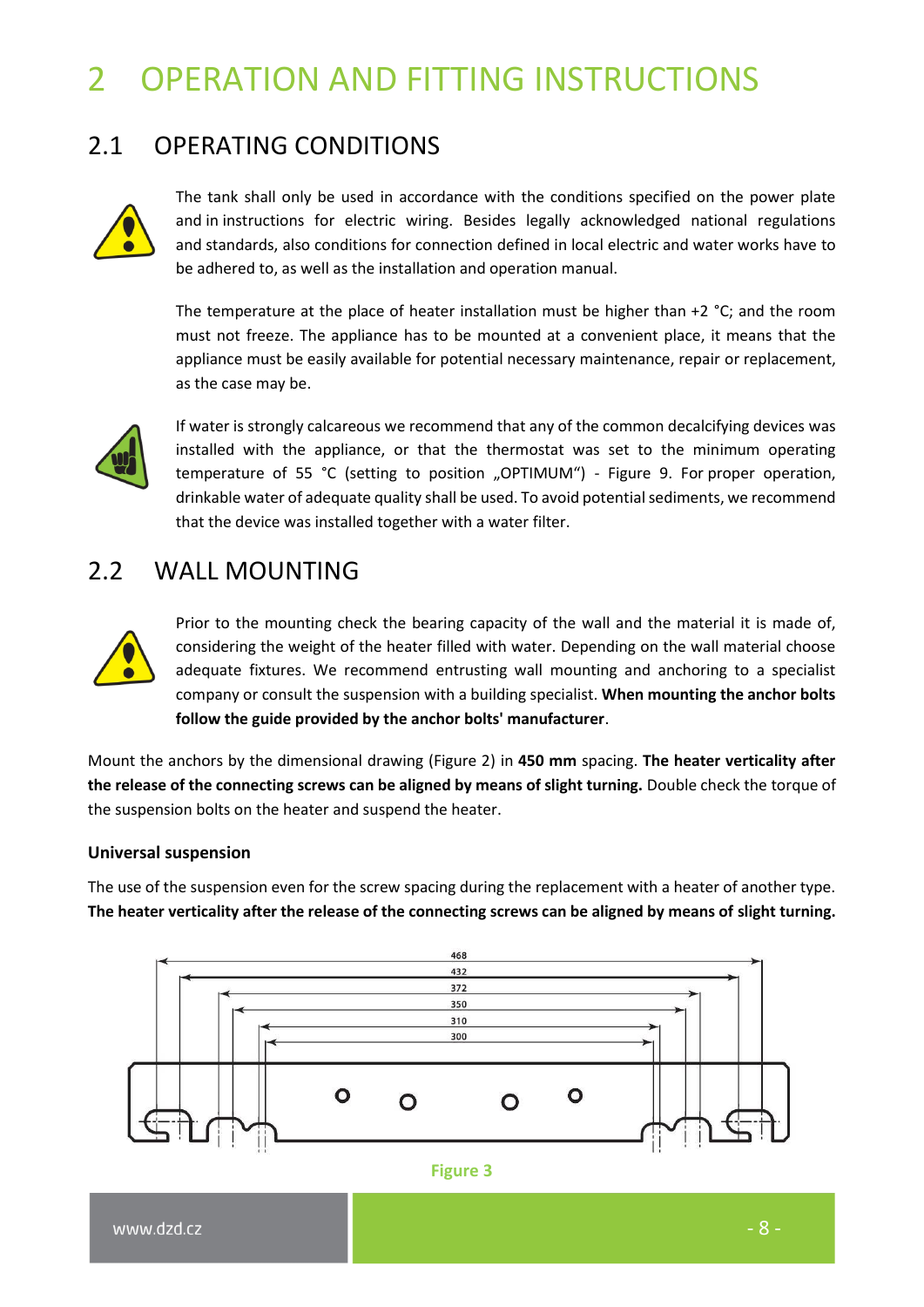

If the hot water heater is mounted in a **tight, small space,** or in an intermediate ceiling, etc., you have to make sure that the connecting side of the appliance (connections to water supply, area for electric plugging) remained accessible and no heat accumulation occurs. Free space of up to **600 mm** from the bottom edge of the heater has to be available under the heater. When mounted directly under the ceiling, the distance from the ceiling has to be **50 mm** at least.

If the water heater is mounted in enclosed areas, inter-ceilings, built-in structures, and recesses, ensure sufficient access to service fittings, electrical terminal boards, anodes and manholes. Minimum spacing from manhole is 600 mm.

### <span id="page-8-0"></span>2.3 PLUMBING FIXTURE



The heater connects to water distribution tubes with G 3/4" thread in the bottom part of the heater. Blue - cold water supply, red - hot water outlet. For potential disconnection of the heater, the service water inlets and outlets must be provided with screw coupling Js 3/4". The safety valve is mounted on the cold water inlet identified with a blue ring.



The heater must be equipped with a membrane, spring-loaded safety valve. Safety valves with fixed pressure settings from the manufacturer are used for the assembly. Each individually lockable heater must be fitted with a cap on the cold water inlet, a test valve or a stopper to check the operation of the check valve, with a check valve and a relief valve [\(Figure 4\)](#page-9-0). **The safety valve with a check valve is supplied with the heater.**



It is necessary to check the safety valve each time before putting it into operation. It is checked by manual moving of the membrane from the seat, turning the make-and-break device button always in the direction of the arrow. After being turned, the button must click back into a notch. Proper function of the make-and-break device results in water draining through the safety valve outlet pipe. In common operation, such a check needs to be implemented at least once a month, and after each heater shutdown for more than 5 days. Water may be dripping off the drain pipe of the safety valve; the pipe must be open into the air, pointed down; environment temperatures must not drop below zero.

Find necessary pressure values in the below - [Table 3.](#page-8-1)

**Heaters must be provided with a discharge valve** mounted on the cold service water inlet to the heater for potential disassembly or repair. **When assembling the security equipment, follow the standard.**

<span id="page-8-1"></span>

| <b>SAFETY VALVE START-UP</b><br><b>PRESSURE [MPa]</b> | <b>ALLOWABLE OPERATING</b><br><b>OVERPRESSURE OF</b><br><b>WATER HEATER [MPa]</b> | <b>MAXIMUM PRESSURE IN</b><br><b>COLD WATER PIPES</b><br>[MPa] |  |
|-------------------------------------------------------|-----------------------------------------------------------------------------------|----------------------------------------------------------------|--|
| 0.6                                                   | 0.6                                                                               | up to $0.48$                                                   |  |

**Table 3**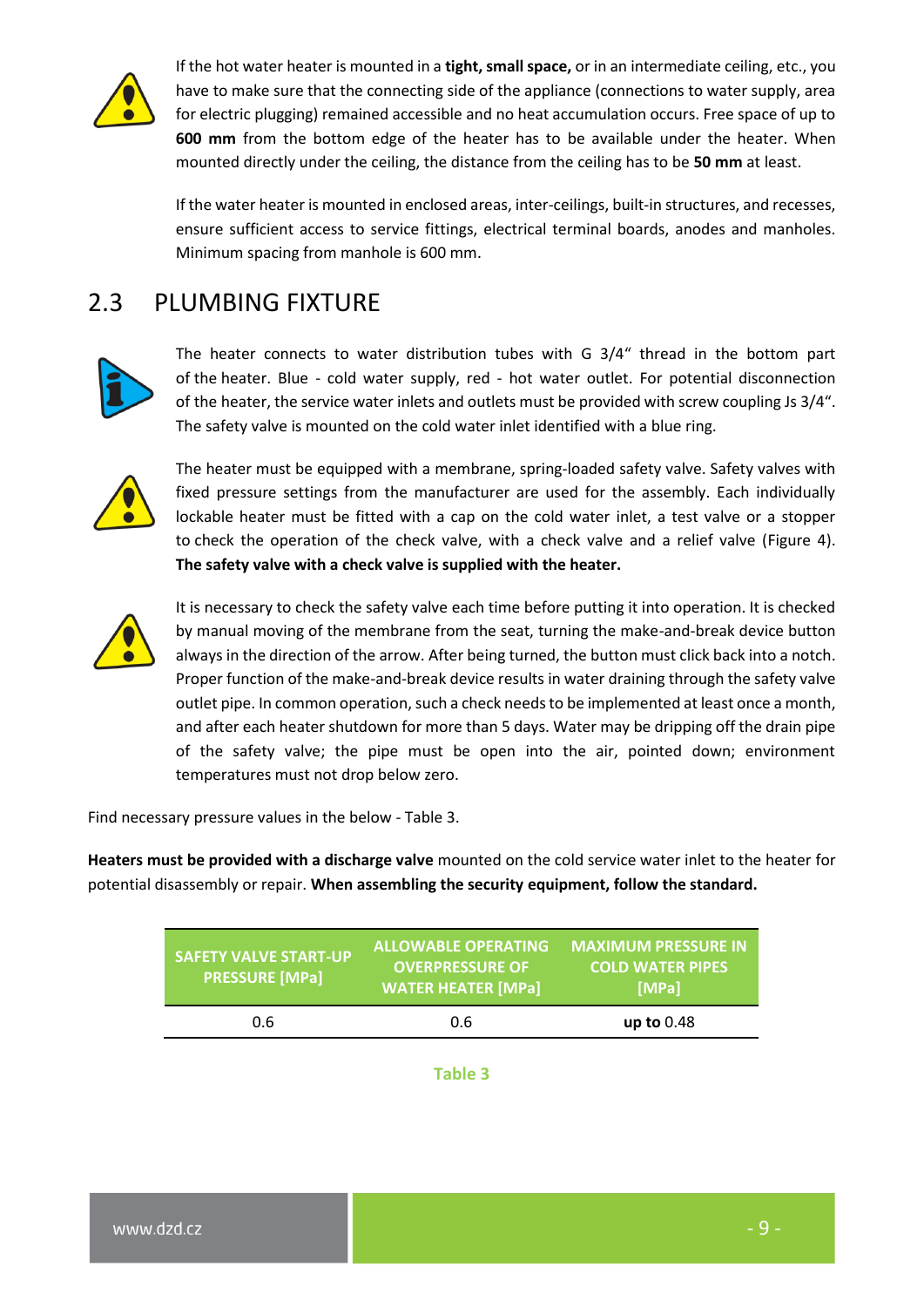

**Figure 4**

#### <span id="page-9-0"></span>TANK TYPE ELECTRIC WATER HEATER HOT WATER DISTRIBUTION



 $------$  Cold water

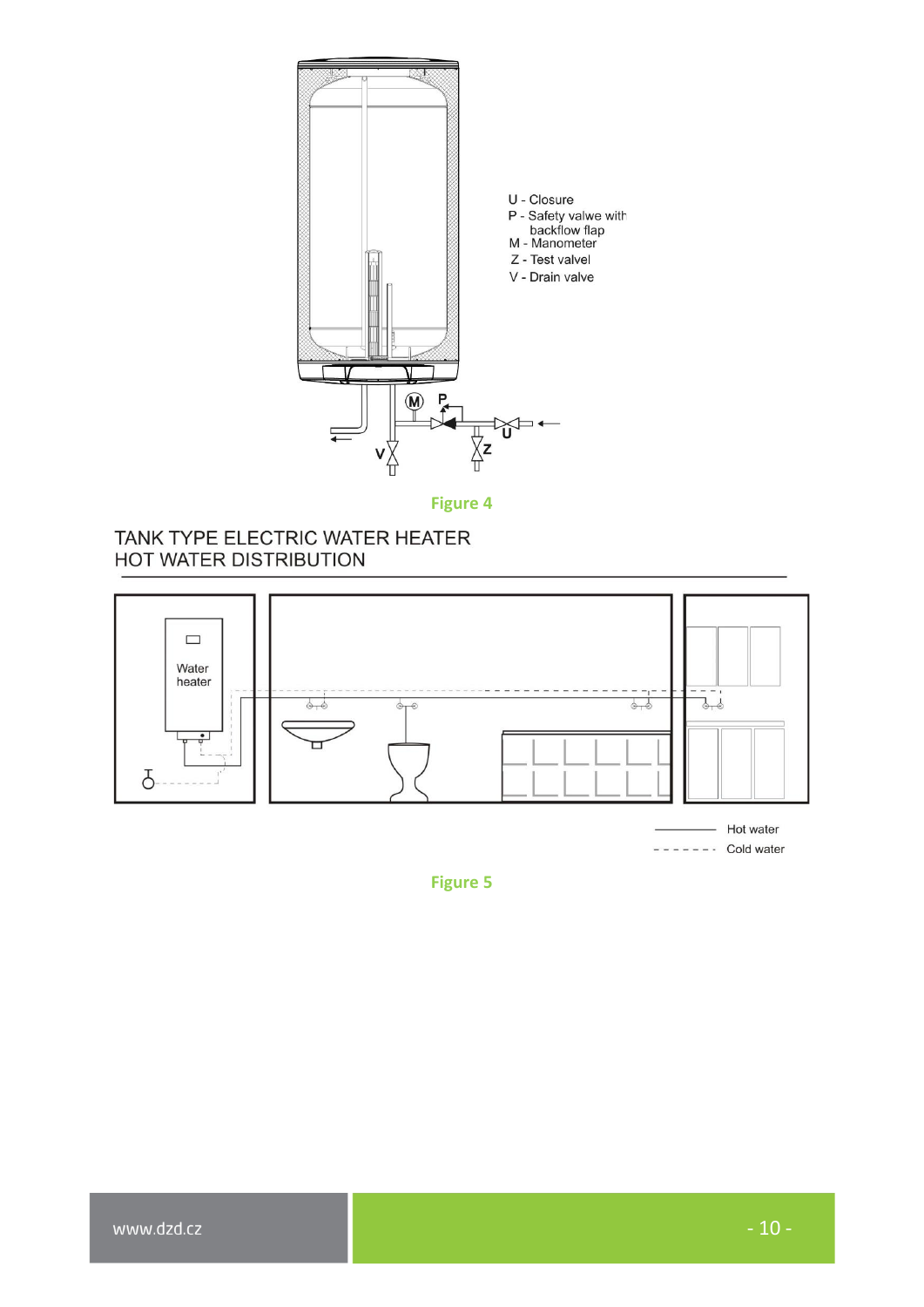## <span id="page-10-0"></span>2.4 ELECTRICAL INSTALLATION

#### <span id="page-10-1"></span>2.4.1 GENERAL INFORMATION FOR ELECTRICAL INSTALLATION

Perform the connection according to the scheme. Factory connection must not be changed! [\(Figure 7\)](#page-11-1) the electric wiring casing remove the partition corresponding with the input wire diameter of Ø8 or Ø10 [\(Figure 6\)](#page-10-2). The degree of protection of electric parts of the heater is IP 44. Power input of electric element is 2200 W.



<span id="page-10-2"></span>It is necessary to observe the below requirements during the electric wiring.

- The electric wiring scheme is attached to the water heater on the side of the electric installation guard [\(Figure 7\)](#page-11-1).
- Connection, repairs, and wiring inspections may only be implemented by a company (person) authorized to such activity.
- Expert connection must be confirmed on the warranty certificate.
- The heater is connected to the 230 V/50 Hz electrical network using a fixed moving conductor with the circuit breaker (protector).
- Installations in bathrooms, laundry rooms, rest rooms and showers, must be in compliance with standard.
- The degree of protection of electric parts of the heater is IP 44.
- Adhere to the protection against electric shock injury according to standard.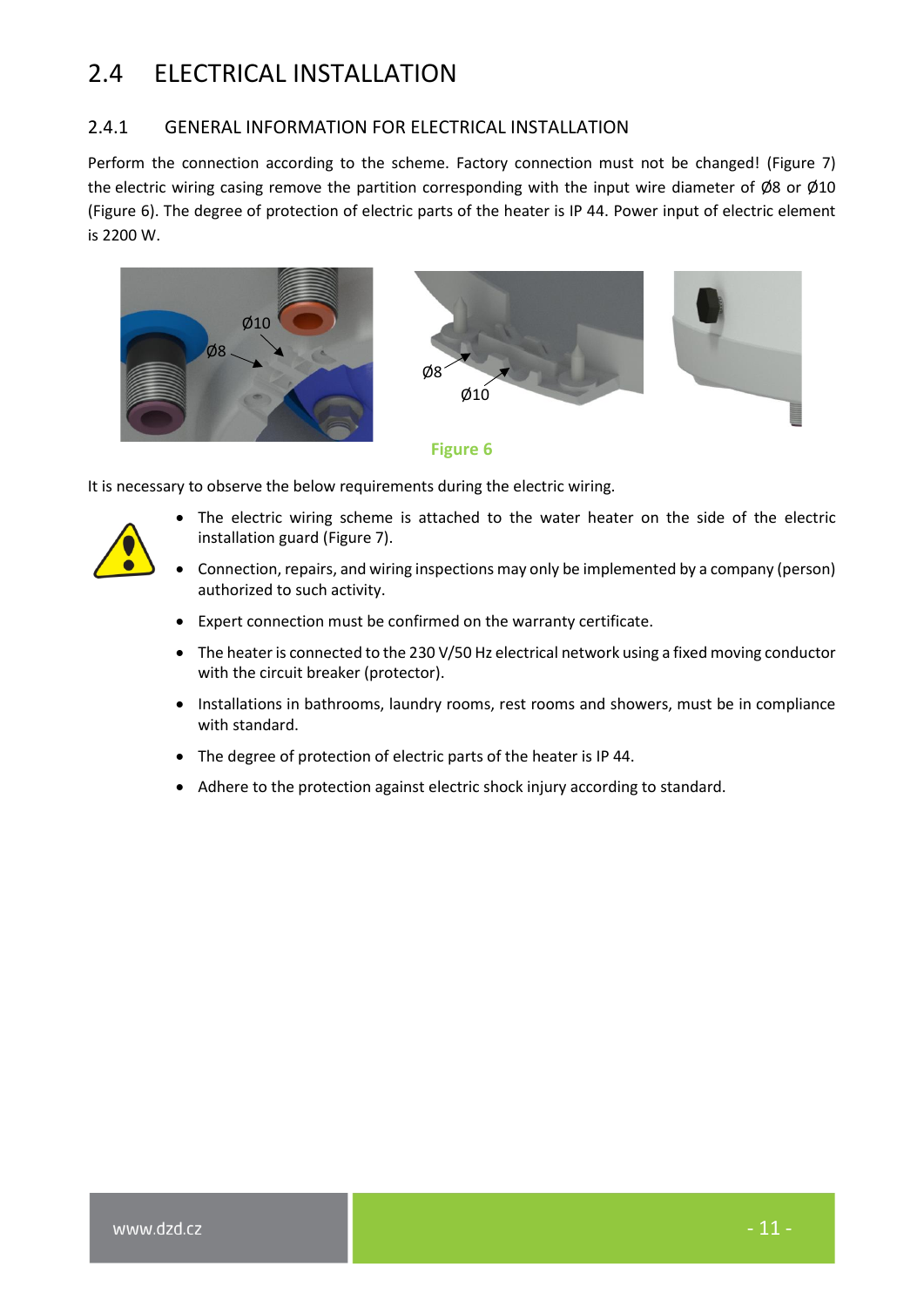



### <span id="page-11-1"></span><span id="page-11-0"></span>2.5 OPERATING ACTIVITY

After the heater is connected to the electric network, the heating element starts heating the water. An **electronic thermostat** is used to control the temperature and water heating. The thermostat control range is **0 °C** to **77 °C**. The temperature is indicated on the display. The thermostat displays the current measured temperature. Use the control knob to set the desired cut-off temperature. Turn the knob to the right to set a higher temperature, turn it to the left to set a lower temperature. When the cut-off temperature is set, the digits on the display are flashing - indicating the user has set the desired temperature. After the desired temperature has been set, the value remains flashing for 5 seconds, then the current temperature is displayed. The heating indicator is on the right side of the display. The light indicates heating.

Error, fault messages: **E1 - flashing** - fault of the temperature sensor (broken sensor, short circuit), indicated on the display. Water heating is not working during the fault indication.

#### **The round thermostat knob must be handled with care, do not overturn the defined position, and avoid stronger shocks and impacts.**

For long-term operation without use, it is advisable to set the thermostat to the position **5 °C** to **10 °C** (set the thermostat control to the "snowflake" symbol) to avoid freezing or turn off the power supply into the heater. Setting the thermostat to the zero position does not mean the heater has been turned off.



**In case of a power failure, the display turns off, it means also when the heating is turned off according to the HDO signal. The thermostat setting knob is still active, so by turning it you can change the temperature, which only takes effect when the power is restored.**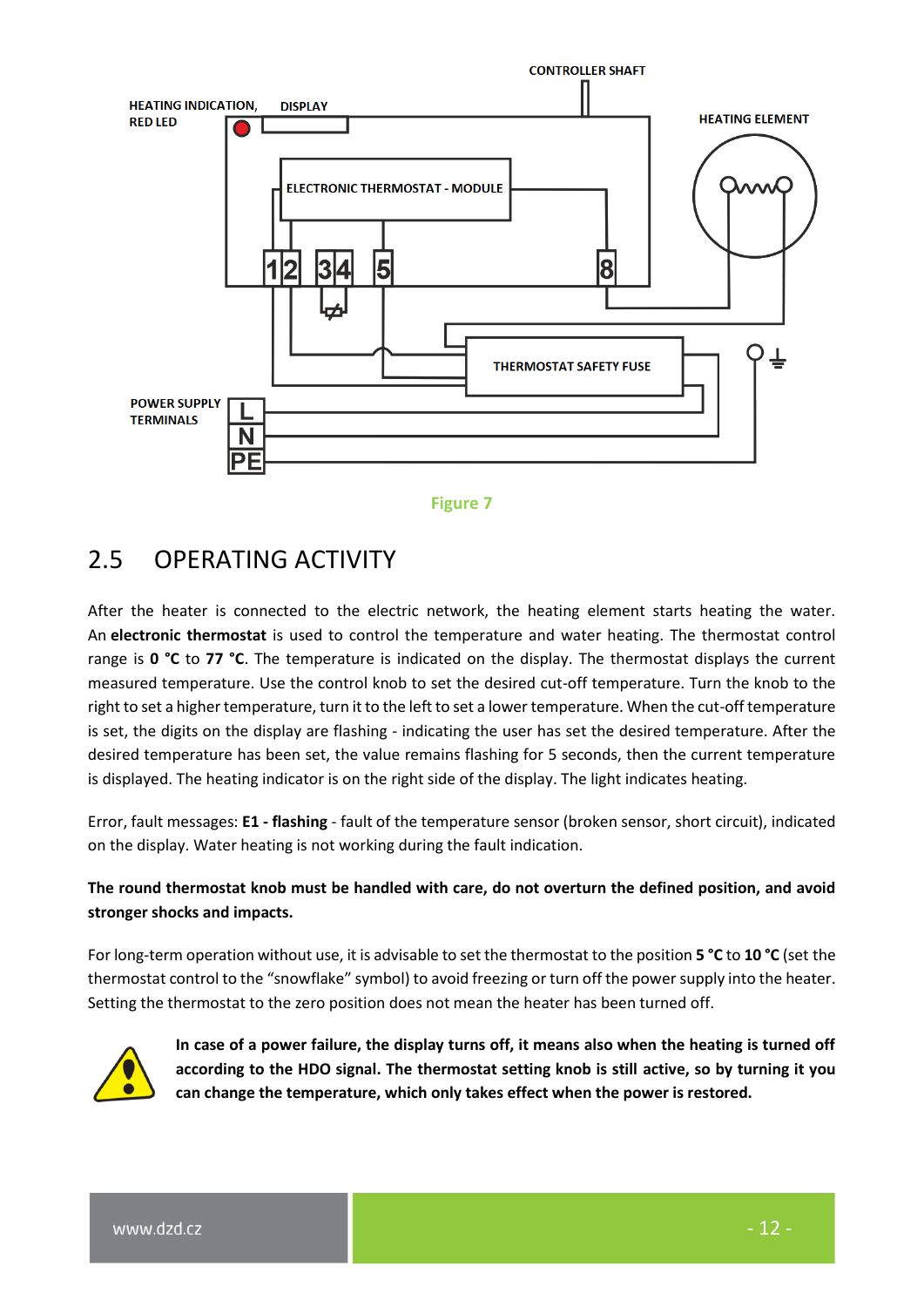## <span id="page-12-0"></span>2.6 FIRST COMMISSIONING



Before opening the power supply, the tank must be filled with water. The process of first heating must be executed by licensed professional who has to check it. Both the hot water outlet pipe and safety armature parts may be hot.



During the heating process the pressurized connection water that increases its volume due to heating must drip off the safety valve. In non-pressurized connection water drips off the overflow combination faucet. When heating is finished, the set temperature and the actual temperature of consumed water should be roughly equal. After connecting the heater to the water main and electrical power system, and after checking the safety valve (following the instructions attached to the valve), the heater can be put into operation.

Before fist putting into service or after a longer shutdown the appliance has to be rinsed out and flushed yet before heating is activated. Before heating starts, the tank must be completely filled with water and the system properly flushed and vented. First heating of the tank has to be watched.

#### **Procedure of putting the heater into operation:**

- 1. Check the water main and wiring. Check proper placement of operating and safety thermostat sensors. The sensors must be inserted all the way in, first the operating and then the safety thermostat.
- 2. Open the hot water valve on the combination faucet.
- 3. Open the cold water inlet valve to the heater.
- 4. As soon as the water starts running through the hot water valve, the heater is filled, and the valve can be closed.
- 5. In case of leakage (of flange lid), we recommend that the flange lid bolts are fastened.
- 6. Screw down the electric installation guard.
- 7. When hot service water is heated by electric energy, switch on the power supply.
- 8. When commencing operation, flush the heater until the cloudiness in the water is gone.
- 9. Make sure to fill in properly the warranty certificate.

### <span id="page-12-1"></span>2.7 PUTTING OUT OF SERVICE, DISCHARGE



If the hot water heater is put out of service for a longer time, or if it is not going to be used it has to be drained and disconnected from the electric supply network. The switch for the supply lead or the fuse cut-outs have to be shut off.

At places with permanent risk of frost the hot water heater must be drained before the cold season starts if the appliance remains out of service for several days and if the power supply is disconnected.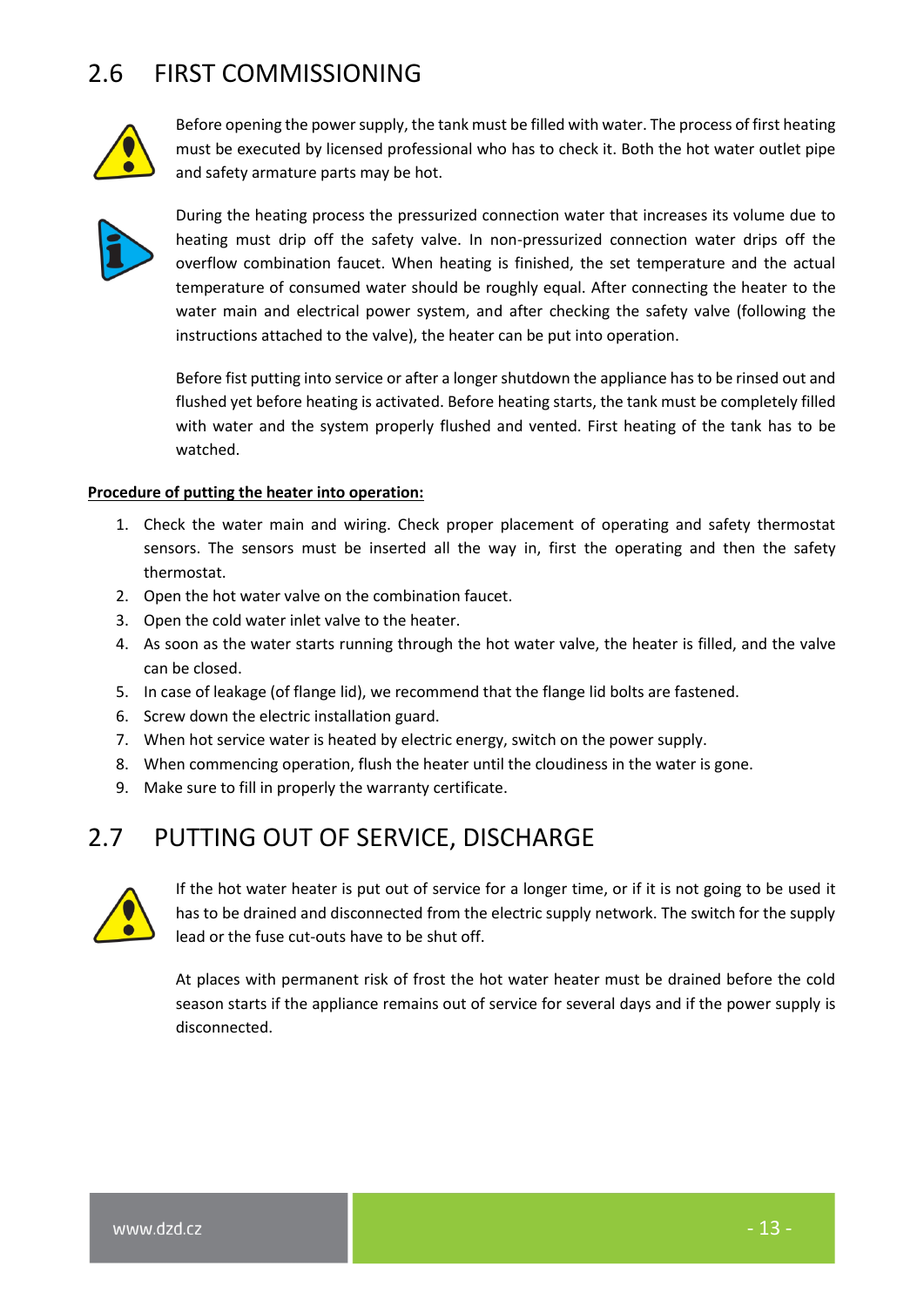

Drainage of service water shall be performed after closing the shut-off valve in the cold water supply piping (through the discharge valve for safety valve combination), and with simultaneous opening of all hot water valves of connected fittings (water can be also drained through safety valve; for that purpose, the safety valve is turned to the "Check" position). **Hot water may outflow during the drainage!** If there is a risk of frost it has to be considered that not only the water in the hot water heater and in the hot water piping may get frozen but also the water in the entire cold water supply piping. It is therefore advisable to drain all fittings and piping that carry water, up to the part where the house water meter is installed (connection of the house to water main) which is not jeopardized by frost. When the tank is to be used again, it has to be filled with water and one needs to make sure that the water flowing out at the **hot water valves did not contain any bubbles**.

## <span id="page-13-0"></span>2.8 INSPECTION, MAINTENANCE & CARE FOR THE APPLIANCE



During the heating process the water that increases its volume during the heating must visibly drip off the safety valve outlet (in non-pressurized connection this water drips off the combination faucet valve). In full heating (about 77 °C) the volumetric water gain is approx. 3 % of the tank capacity. The function of the safety valve has to be checked regularly. If the safety valve control knob is lifted or turned to the "Control" position, the water must flow out easily, without any obstacles, from the safety valve element to the outfall line. In common operation, such a check needs to be implemented at least once a month, and after each heater shutdown for more than 5 days.



**Attention!** In doing so, the cold water supply pipe and the connection fitting of the tank may get heated! If the hot water heater does not work, or if hot water is not withdrawn, no water shall drip off the safety valve. If water drips, then the water pressure in the supply piping is either too high (if higher than 4.8 bars, a pressure control valve has to be fitted), or the safety valve is defective. Please call a specialized plumber immediately!



If water contains too many minerals, an expert has to come to remove the scale that forms inside the tank, as well as free sediments. This has to be performed after one or two years of operation. The cleaning is carried out through the hole in the flange - dismantle the flange lid and clean the tank. A new sealing has to be used for re-fitting. Since the inside of the heater has special enamel, which must not get in contact with the scale removing agent - do not work with a lime pump. Remove the lime layer with a timber and suck it off or wipe it off with a clout. After that, the appliance must be rinsed thoroughly, and the heating process is checked the same as during the initial putting in operation. Do not use any abrasive cleaning agents (such as liquid sand, chemicals - acid, alkaline) or dye thinners (such as cellulose thinner, trichlor, and the like) to clean the outer shell of the heater. For cleaning use a wet clout and add a few drops of liquid cleaning agent for household applications. Repeated heating causes lime scale settling on the receptacle walls and mostly on the lid of the flange. Lime scale settling depends on hardness of heated water, its temperature and on the volume of hot water used.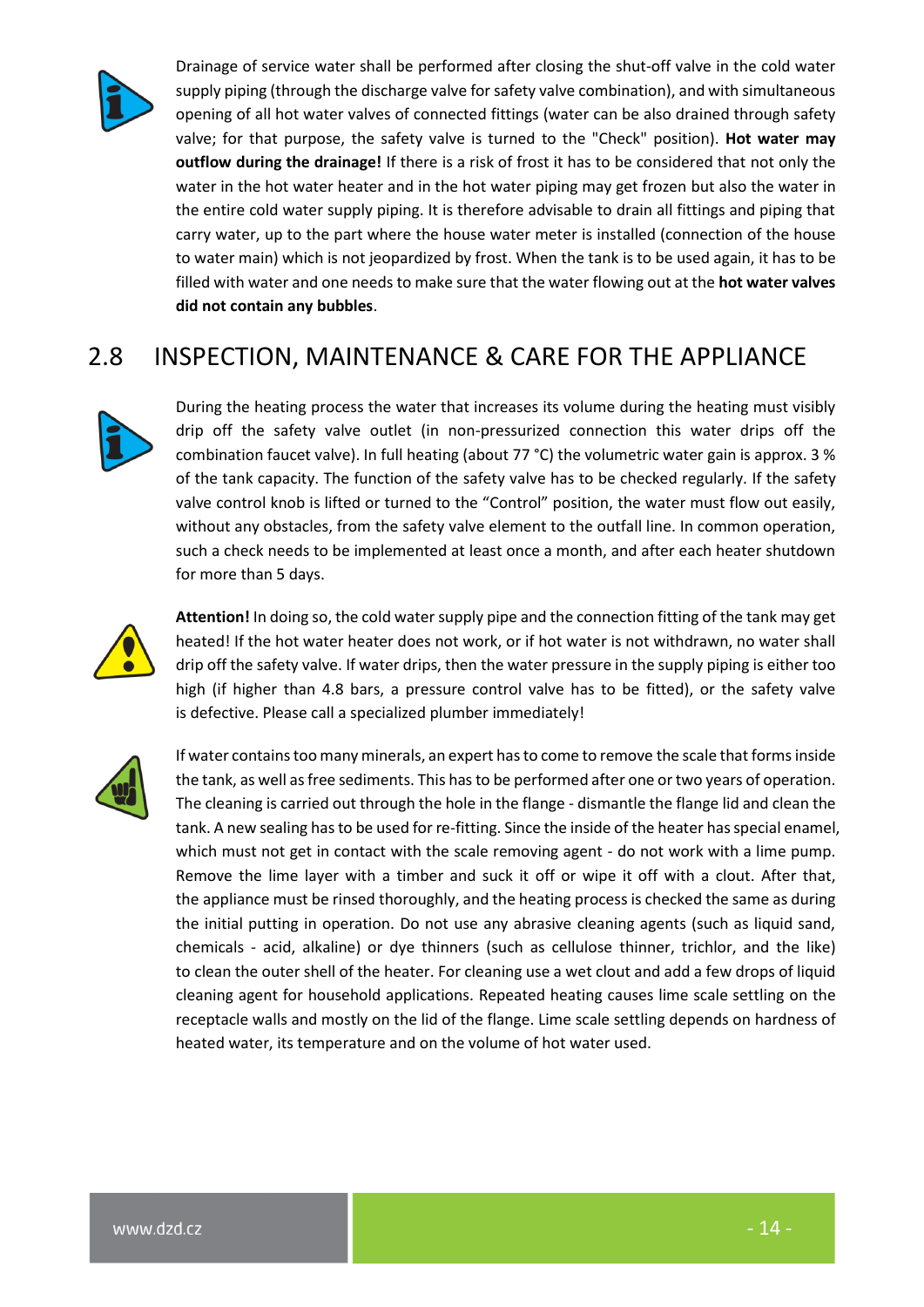**We recommend checking and cleaning the tank from scale and eventual replacement of the anode rod after two years of operation.** The anode life is theoretically calculated for two years of operation; however, it changes with water hardness and chemical composition in the place of use. Based on such an inspection, the next term of anode rod exchange may be determined. If the anode is only blocked with sediments clean its surface and, if used up, mount a new one. Have a company in charge of service affairs deal with the cleaning and exchanging of the anode. When draining water from the heater, the combination faucet valve for hot water must be open, preventing occurrence of under-pressure in the heater tank which would stop the water from draining.

## <span id="page-14-0"></span>2.9 MOST FREQUENT FUNCTION FAILURES AND THEIR CAUSES

| <b>FAILURE SYMPTOM</b>                                                                     | <b>INDICATOR</b>      | <b>SOLUTION</b>                                                                                                                                                                                                                               |
|--------------------------------------------------------------------------------------------|-----------------------|-----------------------------------------------------------------------------------------------------------------------------------------------------------------------------------------------------------------------------------------------|
| Water is cold                                                                              | Light on<br>$\bullet$ | The temperature set on the thermostat is<br>too low; heating element failure                                                                                                                                                                  |
| Water is cold                                                                              | Light off             | No supply voltage!<br>Thermostat failure - When a temperature<br>sensor fault, the flashing code E1 will<br>appear on display<br>Thermostat failure<br>$\bullet$<br>Safety thermostat shut off probably due<br>to failed operation thermostat |
| Water is not warm enough                                                                   | Light on              | Failure of one of the coils<br>in the element (2x 1100W)                                                                                                                                                                                      |
| Temperature of water is not<br>corresponding with the<br>temperature set on the<br>control |                       | Defective thermostat                                                                                                                                                                                                                          |
| <b>Water is constantly dripping</b><br>off the safety valve                                | Light off             | High input pressure<br>Defective safety valve                                                                                                                                                                                                 |

#### **Table 4**



Do not attempt to repair the failure yourselves. Seek either expert or service help. It does not take much for an expert to remove the defect. When making a repair appointment, report the type and serial number you find on the performance plate of your water heater.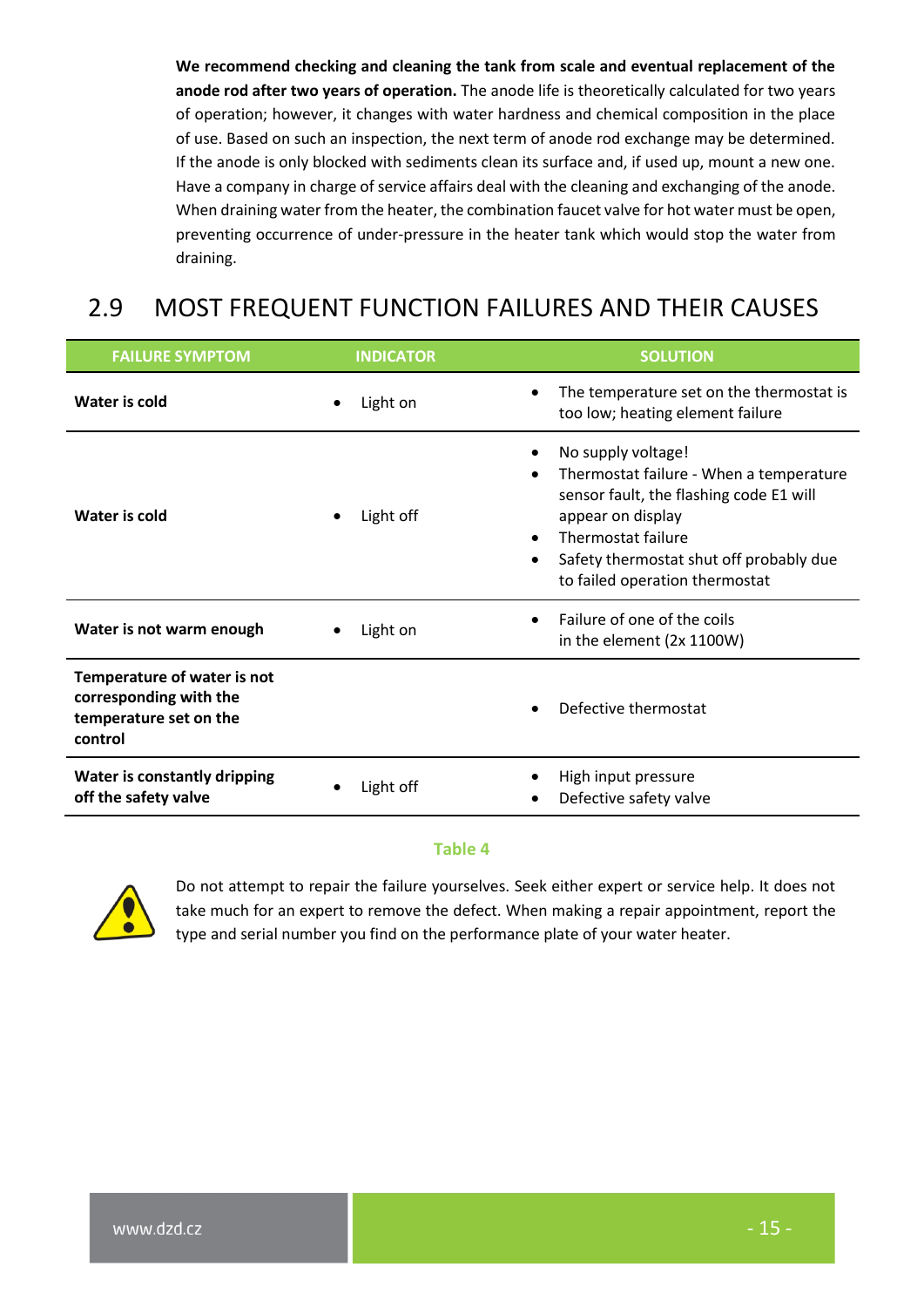## <span id="page-15-0"></span>3 OPERATION OF THERMOSTAT

## <span id="page-15-1"></span>3.1 OPERATING DEVICES OF THE HEATER

#### **Electrical installation cover for heaters OKCE/E**







**Thermostat and no other part of the control panel is not a bearing part which can be used for any handling with the heater.**

#### <span id="page-15-2"></span>3.1.1 TEMPERATURE SETTING

Water temperature is set by turning the thermostat knob. The desired symbol is adjusted against the fixed point on the control panel [\(Figure 9\)](#page-15-3).

<span id="page-15-3"></span>

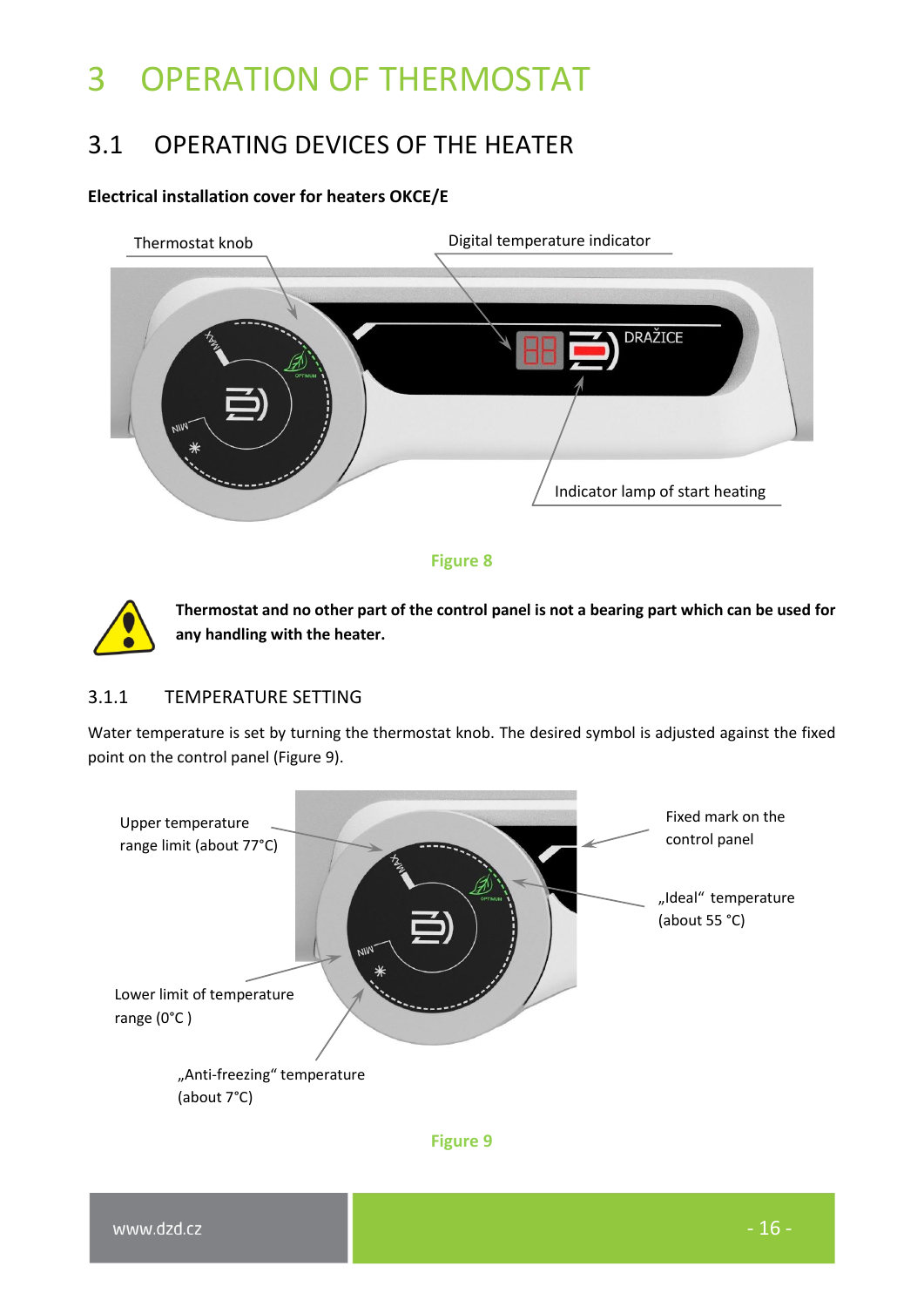

Adjusting the thermostat knob to the left backstop does not mean permanent shutoff of the heating element. When the heater is in use without blocking the daily rate, we do not recommend the temperature to be set above 55 °C. Select the **"OPTIMUM"** symbol as the maximum.

## <span id="page-16-0"></span>4 IMPORTANT NOTICES

## <span id="page-16-1"></span>4.1 INSTALLATION REGULATIONS

- **Without a confirmation of performed electrical installation issued by an authorized company, the warranty certificate shall be void.**
- Check and exchange the Mg anode regularly.
- You have to apply for approval of a local power supplier to connect the heater.
- **No stop valves can be put between the heater and the safety valve.**
- If the overpressure in the water main exceeds 0.48 MPa, a pressure control valve must be mounted before the safety valve.
- All hot water outputs must have a combination faucet.
- Before filling the heater with water for the first time, it is recommended to fasten the flange connection nuts of the tank.
- It is not allowed to handle the thermostat, aside from temperature resetting with a control button.
- All electric installation handling, adjustment and replacement of the regulation elements shall only be performed by an authorized service company.
- The thermal fuse must not be turned off! In case of thermostat defect, the thermal fuse interrupts electric power input to the heating element if the water temperature in the heater exceeds 90 °C.
- If you don't use the heater (hot water tank) for longer than 24 hours, or if the facility with heater is unattended, close the cold water inlet to the heater.
- The heater (hot water tank) shall be used exclusively in accordance with the conditions specified on the performance plate and in the instructions for electric wiring.
- The recommended operating pressure in the hot water circuit is 0.48 MPa.



**Both the electric and water installation must follow and meet the requirements and regulations relevant in the country of use!**

## <span id="page-16-2"></span>4.2 TRANSPORT & STORAGE INSTRUCTIONS

The device shall be transported and stored in dry place and protected from weather effects with temperature range from -15 to +50 °C. During loading and unloading the instructions stated on the packaging shall be observed.